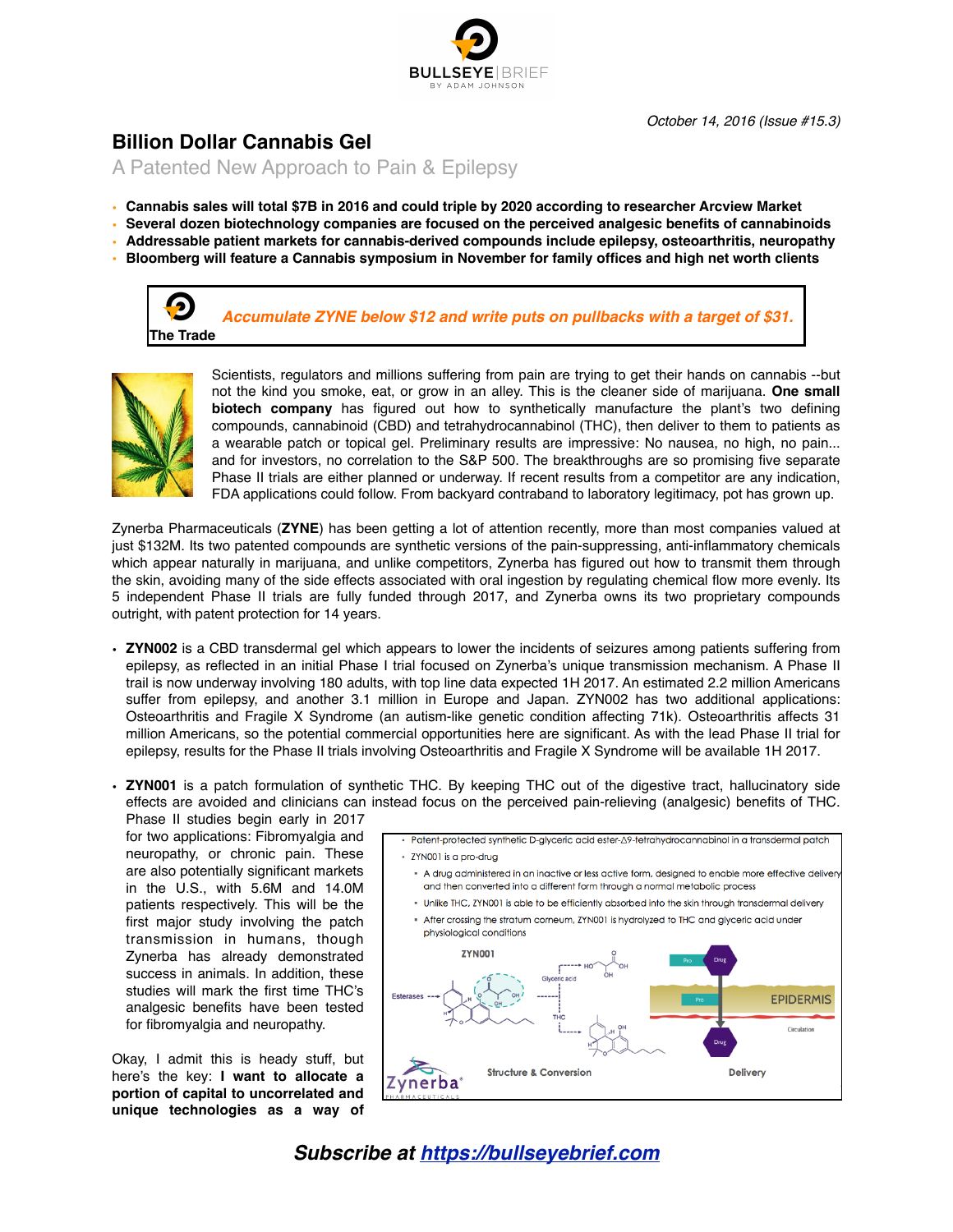**diversifying and distancing capital from the drone of Fed policy, low GDP and excessive gov't regulation.** 

Zynerba offers a promising, patentprotected technology which could serve millions of potential patients globally. It could also prove an excellent acquisition for large pharma if even one of its five current Phase II or pending Phase II studies moves closer to commercialization. I should also note the company has sufficient cash to see each Phase II trial to completion through 2017, given \$32.1M as of 6/30 and a quarterly burn-rate of \$4-6M. While subsequent Phase III trials necessary for approval would require additional capital,

| CBD Gel - ZYN002                                                                                                                                 | <b>THC Pro-Drug Patch - ZYN001</b>                                                                               |
|--------------------------------------------------------------------------------------------------------------------------------------------------|------------------------------------------------------------------------------------------------------------------|
| Cannabidiol (CBD)                                                                                                                                | $\Delta_{\circ}$ -Tetrahydrocannabinol (THC)                                                                     |
| Permeation-enhanced gel                                                                                                                          | <b>Transdermal Reservoir patch</b>                                                                               |
| Phase 2                                                                                                                                          | Preclinical                                                                                                      |
| Non-psychoactive, decreases neuronal<br>hyperexcitability, multiple mechanisms                                                                   | Psychoactive, antinociceptive, agonist of<br>CB <sub>1</sub> and CB <sub>2</sub> receptors                       |
| Well characterized with a high<br>therapeutic index                                                                                              | • Well characterized with a high<br>therapeutic index                                                            |
| Non-mutagenic and non-genotoxic in<br>preclinical studies                                                                                        | Non-mutagenic or non-genotoxic in<br>٠<br>preclinical studies                                                    |
| Delivering CBD transdermally avoids first-<br>pass metabolism and may reduce<br>adverse events by bypassing gastric<br>degradation of CBD to THC | Delivering THC transdermally avoids first-<br>٠<br>pass metabolism and may reduce<br>psychotropic adverse events |
| <b>Refractory epilepsy</b>                                                                                                                       | Fibromyalgia                                                                                                     |
| Osteoarthritis                                                                                                                                   | Peripheral neuropathic pain                                                                                      |
| Fragile X syndrome (orphan drug<br>designation)                                                                                                  |                                                                                                                  |

the company could likely attract a licensing partner or float additional stock. Here's H.C. Wainwright & Co. analyst Corey Davis Ph.D., who initiated with a BUY October 7.

*"Cannabinoids are quickly becoming medicalized, and the pharmaceutical industry has moved closer to capturing the clinical benefits with validated trials acceptable to the FDA. The likelihood of success is higher than normal for the average pre-Phase II company. This is not baked into the current valuation and Zynerba is not as early stage as many believe... given the validation of CBD from the success that GW Pharmaceuticals has recently had with Epidolex Phase III trials [as 88% of subjects responded positively]."*

The comparison between Zynerba and GW Pharmaceuticals PLC (**GWPH**) is meaningful. GW has tripled since March on a series of positive outcomes for its own cannabis-related treatment for epilepsy. Zynerba has risen about 40% in sympathy. The difference however is that GW's regimen is administered orally and ingested, producing adverse side effects, whereas Zynerba's patch/creme solutions avoid the liver and GI tract altogether. The hope among analysts like Dr. Davis is that Zynerba replicates GW's 88% response rate but with fewer complications... and its stock rallies by an equal magnitude. All six analysts covering Zynerba rate it a buy and the average target is \$31, up about 2.5x from the current price of \$12.50.



# **Hand-In-Hand**

### *Subscribe at <https://bullseyebrief.com>*